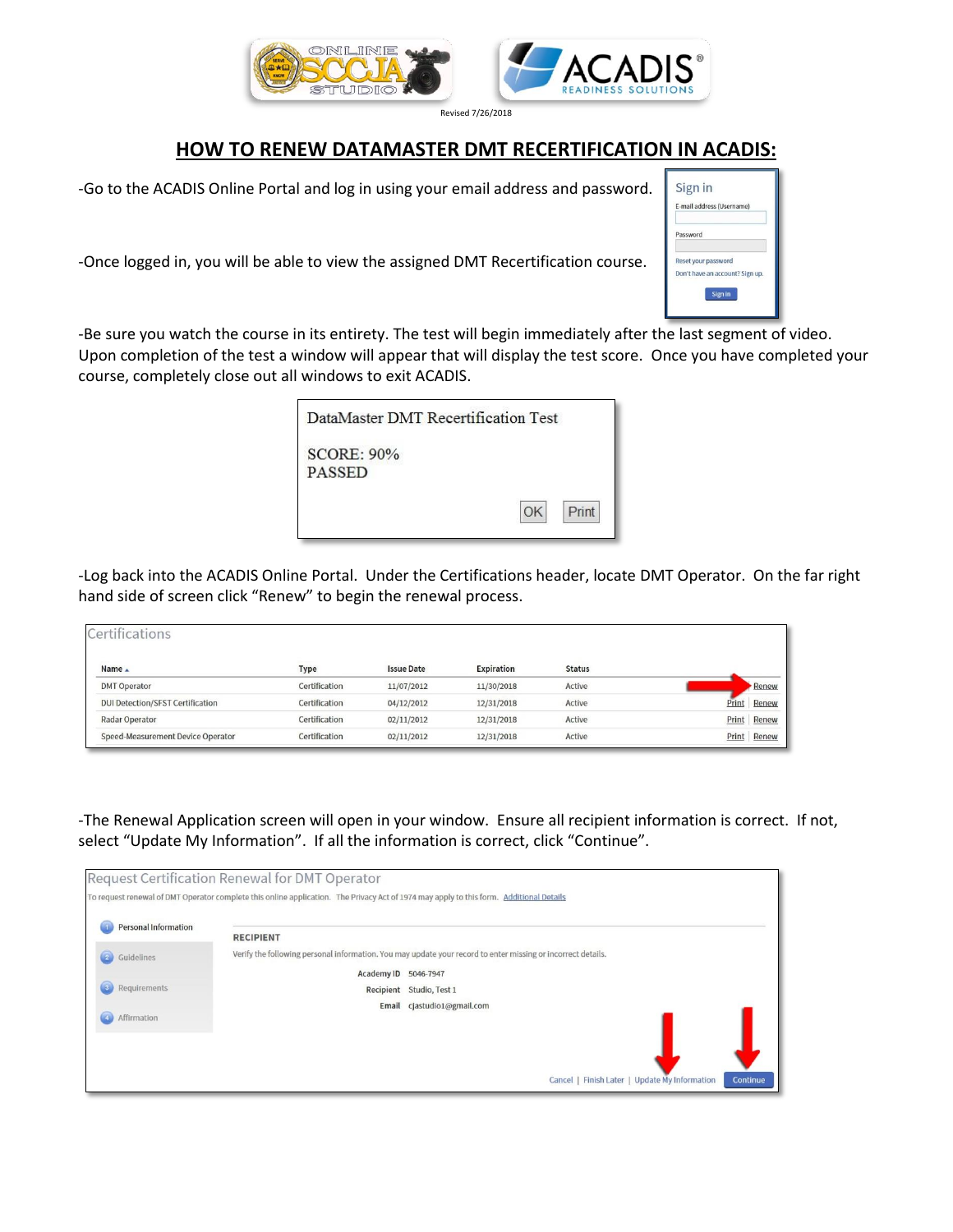-The next screen will explain the guidelines for the DMT Recertification renewal process. Read and follow all guidelines then click "Continue".

|                                                                    | Request Certification Renewal for DMT Operator                                                                                                                                                                                                                                                                                                                                                                      |
|--------------------------------------------------------------------|---------------------------------------------------------------------------------------------------------------------------------------------------------------------------------------------------------------------------------------------------------------------------------------------------------------------------------------------------------------------------------------------------------------------|
| The Privacy Act of 1974 may apply to this form. Additional Details |                                                                                                                                                                                                                                                                                                                                                                                                                     |
| <b>Personal Information</b>                                        | <b>GUIDELINES FOR RENEWAL</b>                                                                                                                                                                                                                                                                                                                                                                                       |
| Guidelines                                                         | Please review the following guidelines.                                                                                                                                                                                                                                                                                                                                                                             |
| Requirements                                                       | ***NOTICE*** You must complete and pass the online DMT Recertification course before you are able to proceed with your renewal submission. If you<br>have already met this requirement, please read and follow the instructions carefully to ensure that you provide all the necessary documentation to<br>allow the South Carolina Criminal Justice Academy's Traffic Safety Unit to update your training records. |
| Affirmation                                                        |                                                                                                                                                                                                                                                                                                                                                                                                                     |
|                                                                    |                                                                                                                                                                                                                                                                                                                                                                                                                     |
|                                                                    | Delete Request   Finish Later   Back<br>Continue                                                                                                                                                                                                                                                                                                                                                                    |

-The next screen will list the requirements for the DMT Recertification process. Click on "Update" for the training requirement.

| <b>Personal Information</b> | <b>REQUIREMENTS</b>                                                                                                                                                      |      |                       |               |  |
|-----------------------------|--------------------------------------------------------------------------------------------------------------------------------------------------------------------------|------|-----------------------|---------------|--|
| Guidelines                  | Please acknowledge the fulfillment of the following requirements. To acknowledge or document the fulfillment of a requirement, click the<br>corresponding "Update" link. |      |                       |               |  |
|                             | Requirement                                                                                                                                                              | Type | <b>Fulfilled Date</b> | <b>Status</b> |  |

-The Training screen window will pop up. Scroll to the Current Period section and check the box of the completed DMT – Operator Recert training course. Next, scroll down and under the Fulfillment section, choose "The requirement had been met or exceeded", then click on "Save".

| <b>Online DMT Certification</b><br><b>DOCUMENTATION OF FULFILLMENT</b><br>Select one or more events below to fulfill the requirement. Additional options are listed below.<br><b>Training</b><br>El Upcoming, Ongoing, & Unconfirmed<br>□ Current Period to Date (01/01/2018 - 07/25/2018)<br><b>Training Category</b><br>Training<br><b>Student Status</b><br>Start<br>End<br>Grade<br>Hours<br>DUI/SFST - Recert - SFST Recertification (18-1)<br><b>Mandatory Retraining</b><br>Completed - Passed<br>07/25/2018<br>07/25/2018<br>100.00%<br>3h 0m<br>$\checkmark$<br>Completed - Passed<br>DMT - Operator Recert - DataMaster DMT<br>$2h$ 0m<br>04/24/2018<br>07/25/2018<br>100.00%<br>Recertification (16)<br>Previous Period (01/01/2017 - 12/31/2017)<br>⊞<br>田 Other Periods (through 12/31/2016)<br>A grade of ## indicates that the weights for this class are not valid and grades cannot be calculated.<br>Upload a document   Provide other clarifying comments<br>○ I want to finish later<br>• The requirement has been met or exceeded (requires information above)<br>Request waiver (requires clarifying comments above) | <b>REQUIREMENT</b> |  |  |  |                                   |
|--------------------------------------------------------------------------------------------------------------------------------------------------------------------------------------------------------------------------------------------------------------------------------------------------------------------------------------------------------------------------------------------------------------------------------------------------------------------------------------------------------------------------------------------------------------------------------------------------------------------------------------------------------------------------------------------------------------------------------------------------------------------------------------------------------------------------------------------------------------------------------------------------------------------------------------------------------------------------------------------------------------------------------------------------------------------------------------------------------------------------------------------|--------------------|--|--|--|-----------------------------------|
|                                                                                                                                                                                                                                                                                                                                                                                                                                                                                                                                                                                                                                                                                                                                                                                                                                                                                                                                                                                                                                                                                                                                            |                    |  |  |  |                                   |
| <b>FULFILLMENT</b>                                                                                                                                                                                                                                                                                                                                                                                                                                                                                                                                                                                                                                                                                                                                                                                                                                                                                                                                                                                                                                                                                                                         |                    |  |  |  |                                   |
|                                                                                                                                                                                                                                                                                                                                                                                                                                                                                                                                                                                                                                                                                                                                                                                                                                                                                                                                                                                                                                                                                                                                            |                    |  |  |  |                                   |
|                                                                                                                                                                                                                                                                                                                                                                                                                                                                                                                                                                                                                                                                                                                                                                                                                                                                                                                                                                                                                                                                                                                                            |                    |  |  |  | Training for Period: 23h 30m      |
|                                                                                                                                                                                                                                                                                                                                                                                                                                                                                                                                                                                                                                                                                                                                                                                                                                                                                                                                                                                                                                                                                                                                            |                    |  |  |  | <b>Training for Period: 5h 0m</b> |
|                                                                                                                                                                                                                                                                                                                                                                                                                                                                                                                                                                                                                                                                                                                                                                                                                                                                                                                                                                                                                                                                                                                                            |                    |  |  |  |                                   |
|                                                                                                                                                                                                                                                                                                                                                                                                                                                                                                                                                                                                                                                                                                                                                                                                                                                                                                                                                                                                                                                                                                                                            |                    |  |  |  |                                   |
|                                                                                                                                                                                                                                                                                                                                                                                                                                                                                                                                                                                                                                                                                                                                                                                                                                                                                                                                                                                                                                                                                                                                            |                    |  |  |  |                                   |
|                                                                                                                                                                                                                                                                                                                                                                                                                                                                                                                                                                                                                                                                                                                                                                                                                                                                                                                                                                                                                                                                                                                                            |                    |  |  |  | Training for Period: 2h 30m       |
|                                                                                                                                                                                                                                                                                                                                                                                                                                                                                                                                                                                                                                                                                                                                                                                                                                                                                                                                                                                                                                                                                                                                            |                    |  |  |  | Training for Period: 49h 0m       |
|                                                                                                                                                                                                                                                                                                                                                                                                                                                                                                                                                                                                                                                                                                                                                                                                                                                                                                                                                                                                                                                                                                                                            |                    |  |  |  |                                   |
|                                                                                                                                                                                                                                                                                                                                                                                                                                                                                                                                                                                                                                                                                                                                                                                                                                                                                                                                                                                                                                                                                                                                            |                    |  |  |  |                                   |
|                                                                                                                                                                                                                                                                                                                                                                                                                                                                                                                                                                                                                                                                                                                                                                                                                                                                                                                                                                                                                                                                                                                                            |                    |  |  |  |                                   |
|                                                                                                                                                                                                                                                                                                                                                                                                                                                                                                                                                                                                                                                                                                                                                                                                                                                                                                                                                                                                                                                                                                                                            |                    |  |  |  |                                   |
|                                                                                                                                                                                                                                                                                                                                                                                                                                                                                                                                                                                                                                                                                                                                                                                                                                                                                                                                                                                                                                                                                                                                            |                    |  |  |  |                                   |
|                                                                                                                                                                                                                                                                                                                                                                                                                                                                                                                                                                                                                                                                                                                                                                                                                                                                                                                                                                                                                                                                                                                                            |                    |  |  |  |                                   |
|                                                                                                                                                                                                                                                                                                                                                                                                                                                                                                                                                                                                                                                                                                                                                                                                                                                                                                                                                                                                                                                                                                                                            |                    |  |  |  |                                   |
|                                                                                                                                                                                                                                                                                                                                                                                                                                                                                                                                                                                                                                                                                                                                                                                                                                                                                                                                                                                                                                                                                                                                            |                    |  |  |  |                                   |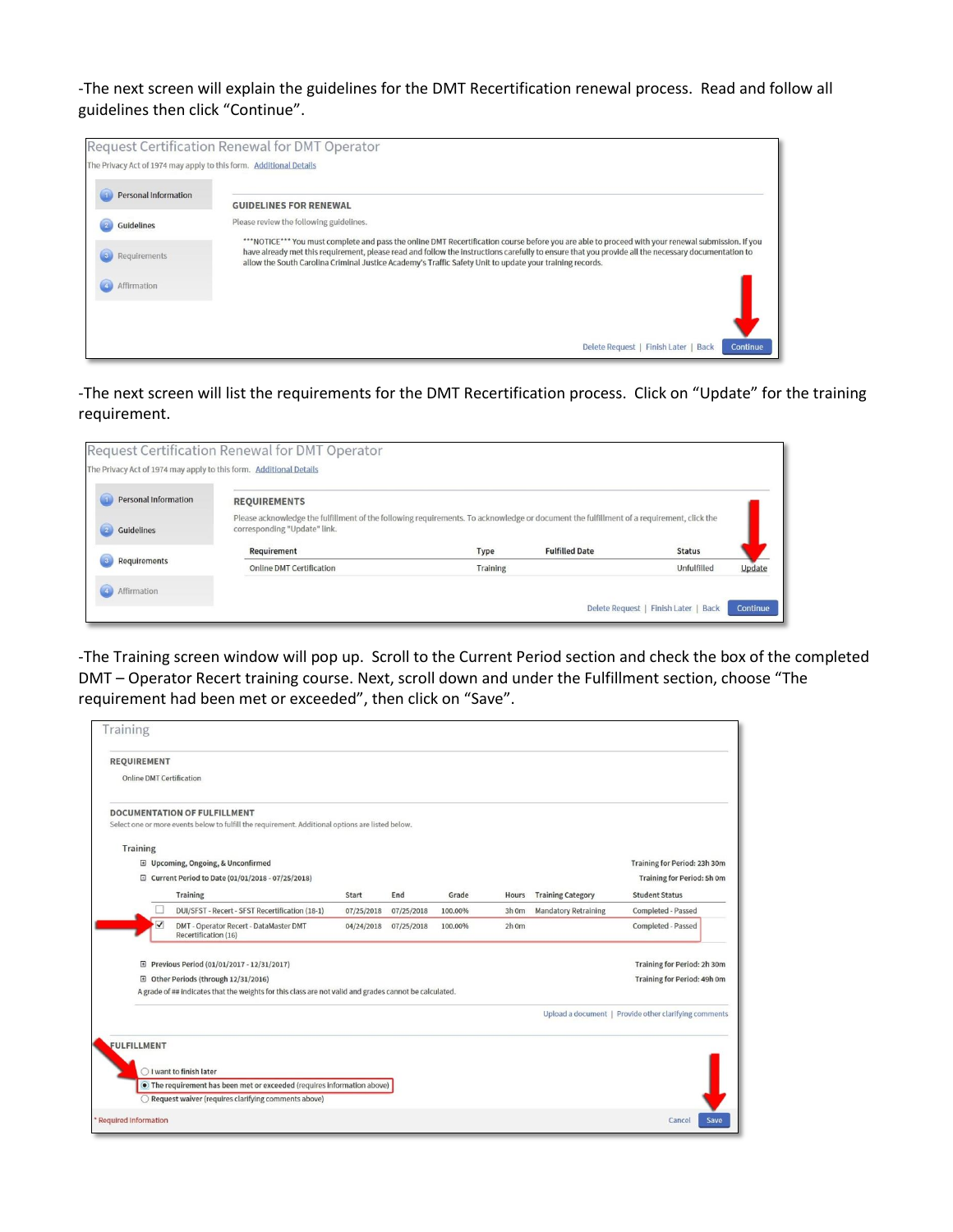-This will take you back to the requirements page. The status of the training requirement should now show "Fulfilled". Click "Continue".

| The Privacy Act of 1974 may apply to this form. Additional Details | Request Certification Renewal for DMT Operator                                                                                                                           |                 |                                      |               |          |
|--------------------------------------------------------------------|--------------------------------------------------------------------------------------------------------------------------------------------------------------------------|-----------------|--------------------------------------|---------------|----------|
| <b>Personal Information</b>                                        | <b>REQUIREMENTS</b>                                                                                                                                                      |                 |                                      |               |          |
| $\sqrt{2}$<br>Guidelines                                           | Please acknowledge the fulfillment of the following requirements. To acknowledge or document the fulfillment of a requirement, click the<br>corresponding "Update" link. |                 |                                      |               |          |
|                                                                    | Requirement                                                                                                                                                              | Type            | <b>Fulfilled Date</b>                | <b>Status</b> |          |
| Requirements<br>$\overline{\mathbf{3}}$                            | <b>Online DMT Certification</b>                                                                                                                                          | <b>Training</b> | 07/25/2018 by Studio, Test 1         | Fulfilled     | te       |
| Affirmation                                                        |                                                                                                                                                                          |                 | Delete Request   Finish Later   Back |               | Continue |

-The next screen will be the affirmation. Read through the Renewal Applicant Affirmation text and the Criminal Offense Declaration and select the appropriate responses. Click "Submit" to finalize the renewal process.

|                                                                    | Request Certification Renewal for DMT Operator                                                                                                                                                                                                                                                                                                                                                                                                  |
|--------------------------------------------------------------------|-------------------------------------------------------------------------------------------------------------------------------------------------------------------------------------------------------------------------------------------------------------------------------------------------------------------------------------------------------------------------------------------------------------------------------------------------|
| The Privacy Act of 1974 may apply to this form. Additional Details |                                                                                                                                                                                                                                                                                                                                                                                                                                                 |
| Personal Information                                               | <b>APPLICANT AFFIRMATION</b>                                                                                                                                                                                                                                                                                                                                                                                                                    |
| Guidelines<br>Requirements                                         | I certify and make an official statement, the officer identified by the corresponding Academy ID number, holds a valid DMT Operator certification<br>and has completed the required training and coursework as reported herein and evidence of such completion is maintained in the official records<br>of the employing agency and is subject to verification by the South Carolina Criminal Justice Academy or its designated representative. |
| Affirmation                                                        | I certify that there are no willful misrepresentations or falsifications in any of the provided documentation. I understand that any falsification may<br>disqualify me from receiving training and/or certifications.                                                                                                                                                                                                                          |
|                                                                    | If all requirements for this certification or license have been met, and the applicant attests that the above statements are true                                                                                                                                                                                                                                                                                                               |
|                                                                    | $\bigcirc$ Not all requirements for this certification or license have been met by the recipient                                                                                                                                                                                                                                                                                                                                                |
|                                                                    | <b>CRIMINAL OFFENSE DECLARATION</b>                                                                                                                                                                                                                                                                                                                                                                                                             |
|                                                                    | Since the recipient's last issue or renewal of this certification / license:                                                                                                                                                                                                                                                                                                                                                                    |
|                                                                    | • The recipient has NOT been charged with or convicted of a criminal offense*                                                                                                                                                                                                                                                                                                                                                                   |
|                                                                    | $\bigcirc$ The recipient has been charged with or convicted of a criminal offense*                                                                                                                                                                                                                                                                                                                                                              |
|                                                                    | * excluding minor traffic violations and criminal offenses expunged by a court                                                                                                                                                                                                                                                                                                                                                                  |
|                                                                    | Once submitted, this application is final and cannot be                                                                                                                                                                                                                                                                                                                                                                                         |
|                                                                    | Delete Request   Finish Later   Back<br>Submit                                                                                                                                                                                                                                                                                                                                                                                                  |

-An Audit Alert warning will pop up that will provide follow-up instructions.